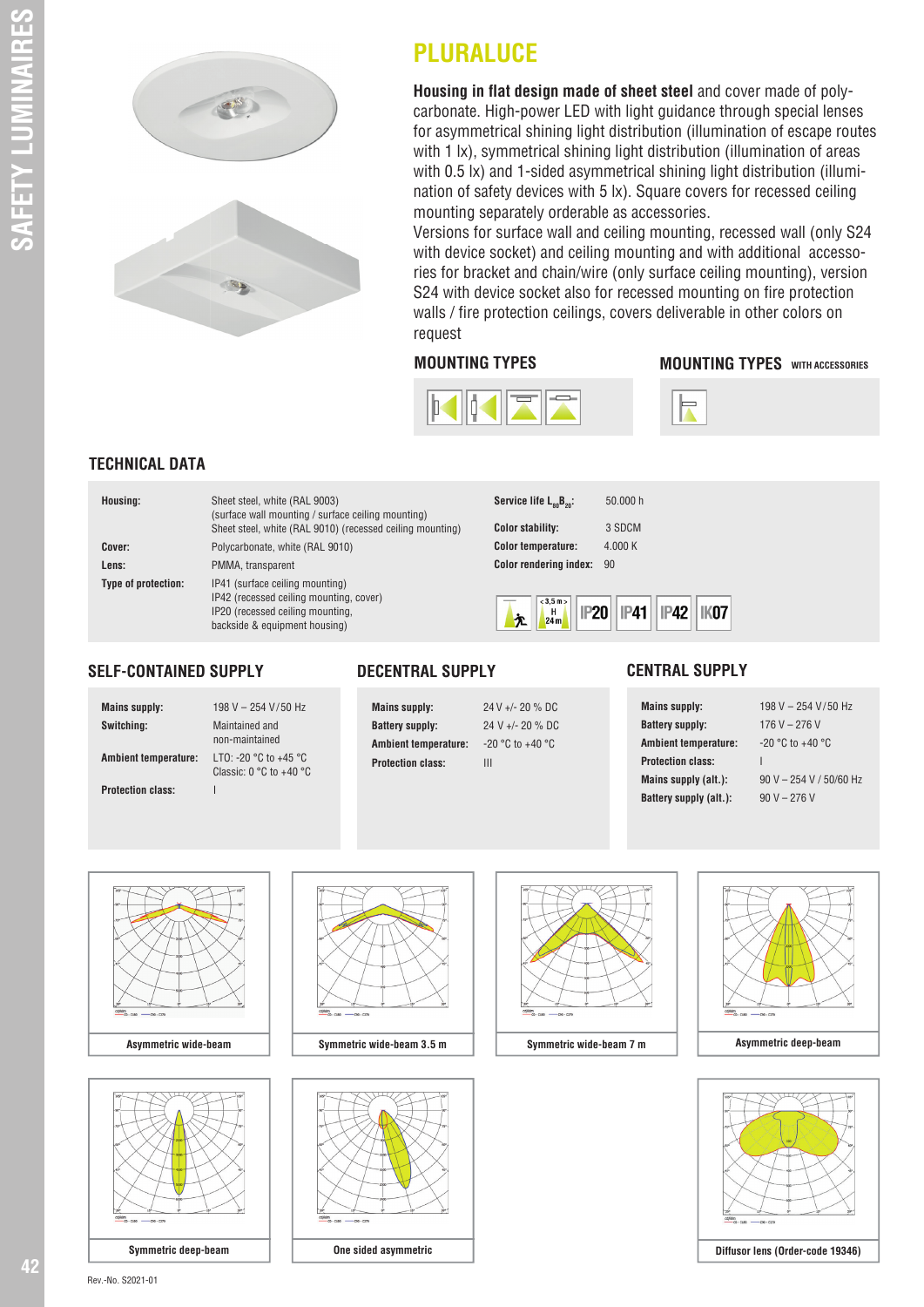## **SELF-CONTAINED SUPPLY**

| <b>Autotest</b><br>Order code | Logica<br>Order code                                                                                         | <b>Logica FM</b><br>Order code | LED<br>OO | $\Phi$ =<br>1 <sub>h</sub>    | $\Phi$ =<br>3 <sub>h</sub><br>$O$ $O$           | $\Phi$ =<br>8h                                | Ŧ<br>$\overline{\phantom{0}}$ | $S_{\sim}$<br>$O$ $O$ |
|-------------------------------|--------------------------------------------------------------------------------------------------------------|--------------------------------|-----------|-------------------------------|-------------------------------------------------|-----------------------------------------------|-------------------------------|-----------------------|
|                               | Surface wall and ceiling mounting, square cover, for area illumination with 2 changeable lenses <sup>1</sup> |                                |           |                               |                                                 |                                               |                               |                       |
| 37075                         | 37077                                                                                                        | 37079                          |           | 361 / 361 lm<br>(3.5 m / 7 m) | 207 / 207 lm<br>$(3.5 \text{ m} / 7 \text{ m})$ | 58 / 58 lm<br>$(3.5 \text{ m} / 7 \text{ m})$ | 2 x LTO 7.2 V / 0.5 Ah        | 4.85 VA               |
|                               | Surface wall and ceiling mounting, square cover, for escape route illumination <sup>1</sup>                  |                                |           |                               |                                                 |                                               |                               |                       |
| 37076                         | 37078                                                                                                        | 37080                          |           | 330 lm                        | 190 lm                                          | 53 lm                                         | 2 x LTO 7.2 V / 0.5 Ah        | 4.85 VA               |
|                               | Recessed ceiling mounting, round cover, for area illumination with 2 changeable lenses                       |                                |           |                               |                                                 |                                               |                               |                       |
| 37081                         | 37083                                                                                                        | 37085                          |           | 361 / 361 lm<br>(3.5 m / 7 m) | 207 / 207 lm<br>$(3.5 \text{ m} / 7 \text{ m})$ | 58 / 58 lm<br>$(3.5 \text{ m} / 7 \text{ m})$ | 2x LTO 7.2 V / 0.5 Ah         | 4.85 VA               |
|                               | Recessed ceiling mounting, round cover, for escape route illumination                                        |                                |           |                               |                                                 |                                               |                               |                       |
| 37082                         | 37084                                                                                                        | 37086                          |           | 330 lm                        | 190 lm                                          | 53 lm                                         | 2x LTO 7.2 V / 0.5 Ah         | 4.85 VA               |
| <b>CLASSIC</b><br>Autotest    | <b>SELF-CONTAINED SUPPLY</b><br>Logica                                                                       |                                | Logica FM | LFD                           | $\Phi$ =                                        |                                               | 中<br>$\Phi$ =                 | $S_{\sim}$            |

### classic **SELF-CONTAINED SUPPLY**

| Autotest<br>Order code                                                                 | Logica<br>Order code                                                                                         | Logica FM<br>Order code | LED<br>00 | $\Phi$ =<br>1 h                                 | $\Phi$ =<br>3 <sub>h</sub>                      | Ŧ                  | $S_{\sim}$ |
|----------------------------------------------------------------------------------------|--------------------------------------------------------------------------------------------------------------|-------------------------|-----------|-------------------------------------------------|-------------------------------------------------|--------------------|------------|
|                                                                                        | Surface wall and ceiling mounting, square cover, for area illumination with 2 changeable lenses <sup>1</sup> |                         |           |                                                 |                                                 |                    |            |
| 16732                                                                                  | 16734                                                                                                        | 16736                   |           | 361 / 361 lm<br>$(3.5 \text{ m} / 7 \text{ m})$ | 243 / 243 lm<br>$(3.5 \text{ m} / 7 \text{ m})$ | NiMH 7.2V / 1.2 Ah | 8 VA       |
|                                                                                        | Surface wall and ceiling mounting, square cover, for escape route illumination <sup>1</sup>                  |                         |           |                                                 |                                                 |                    |            |
| 16733                                                                                  | 16735                                                                                                        | 16737                   |           | 330 lm                                          | 223 lm                                          | NiMH 7.2V / 1.2 Ah | 8 VA       |
| Recessed ceiling mounting, round cover, for area illumination with 2 changeable lenses |                                                                                                              |                         |           |                                                 |                                                 |                    |            |
| 16748                                                                                  | 16750                                                                                                        | 16752                   |           | 361 / 361 lm<br>$(3.5 \text{ m} / 7 \text{ m})$ | 243 / 243 lm<br>$(3.5 \text{ m} / 7 \text{ m})$ | NiMH 7.2V / 1.2 Ah | 8 VA       |
| Recessed ceiling mounting, round cover, for escape route illumination                  |                                                                                                              |                         |           |                                                 |                                                 |                    |            |
| 16749                                                                                  | 16751                                                                                                        | 16753                   |           | 330 lm                                          | 223 lm                                          | NiMH 7.2V / 1.2 Ah | 8 VA       |

## **DECENTRAL SUPPLY**

| Sicuro <sub>24</sub><br>Order code                                                                              | LED<br>$O$ $O$ | Ф=                                              | P=    |
|-----------------------------------------------------------------------------------------------------------------|----------------|-------------------------------------------------|-------|
| Surface wall and ceiling mounting, square cover, for area illumination with 2 changeable lenses <sup>1</sup>    |                |                                                 |       |
| 32036                                                                                                           | 1              | 361 / 361 lm<br>$(3.5 \text{ m} / 7 \text{ m})$ | 3.8 W |
| Surface wall and ceiling mounting, square cover, for escape route illumination <sup>1</sup>                     |                |                                                 |       |
| 32037                                                                                                           |                | 330 lm                                          | 3.8 W |
| Recessed ceiling mounting without device socket, round cover, for area illumination with<br>2 changeable lenses |                |                                                 |       |
| 32038                                                                                                           | 1              | 361 / 361 lm<br>$(3.5 \text{ m} / 7 \text{ m})$ | 3.8 W |
| .                                                                                                               |                |                                                 |       |

Recessed wall and ceiling mounting with device socket, round cover, for area illumination with 2 changeable lenses $23$ 

| 32040                                                                                                              |  | 361 / 361 lm<br>(3.5 m / 7 m) | 3.8 W |  |  |  |  |
|--------------------------------------------------------------------------------------------------------------------|--|-------------------------------|-------|--|--|--|--|
| Recessed ceiling mounting without device socket, round cover, for escape route illumination                        |  |                               |       |  |  |  |  |
| 32039                                                                                                              |  | 330 lm                        | 3.8 W |  |  |  |  |
| Recessed wall and ceiling mounting with device socket, round cover, for escape route<br>illumination <sup>23</sup> |  |                               |       |  |  |  |  |
| 32041                                                                                                              |  | 330 lm                        | 3.8 W |  |  |  |  |

# **CENTRAL SUPPLY**

| Sicuro230<br>Order code                                                                                      | LED<br>$\circ$ $\circ$ | Ф=                                              | $S_{\sim}$<br>P= |  |  |
|--------------------------------------------------------------------------------------------------------------|------------------------|-------------------------------------------------|------------------|--|--|
| Surface wall and ceiling mounting, square cover, for area illumination with 2 changeable lenses <sup>1</sup> |                        |                                                 |                  |  |  |
| 31036                                                                                                        | 1                      | 361 / 361 lm<br>$(3.5 \text{ m} / 7 \text{ m})$ | 8.3 VA / 4.1 W   |  |  |
| Surface wall and ceiling mounting, square cover, for escape route illumination <sup>1</sup>                  |                        |                                                 |                  |  |  |
| 31037                                                                                                        |                        | 330 lm                                          | 8.3 VA / 4.1 W   |  |  |
| Recessed ceiling mounting, round cover, for area illumination with 2 changeable lenses                       |                        |                                                 |                  |  |  |
| 31038                                                                                                        |                        | 361 / 361 lm<br>$(3.5 \text{ m} / 7 \text{ m})$ | 8.3 VA / 4.1 W   |  |  |
| Recessed ceiling mounting, round cover, for esacpe route illumination                                        |                        |                                                 |                  |  |  |
| 31039                                                                                                        |                        | 330 lm                                          | 8.3 VA / 4.1 W   |  |  |
|                                                                                                              |                        |                                                 |                  |  |  |

1 Please order additional required accessories for bracket and chain/wire separately.

 $^{\rm 2}$  The required single device sockets, e. g. manufacturer KAISER, for recessed wall and ceiling mounting with device socket on walls / ceilings are not included in the scope of delivery. Please provide on site.

| Single device socket, for massive wall, | Single device socket, for massive wall. | Single device socket, for massive    | Single device socket, for hollow wall |
|-----------------------------------------|-----------------------------------------|--------------------------------------|---------------------------------------|
| depth 46 mm, installation opening 60    | depth 66 mm. installation opening 60    | ceiling (concrete), depth 41 mm,     | and hollow ceiling, depth 49 mm, mill |
| mm, color(s) black                      | mm, color(s) black                      | installation opening 60 mm, color(s) | hole 68 mm, color(s) orange           |
| Manufacturer: KAISER                    | Manufacturer: KAISER                    | green/yellow                         | Manufacturer: KAISER                  |
| Manufacturer order code: 1056-04        | Manufacturer order code: 1556-04        | Manufacturer: KAISER                 | Manufacturer order code: 9063-02      |
|                                         |                                         | Manufacturer order code: 1255-43     |                                       |

Single device socket, for hollow wall and hollow ceiling, depth 62 mm, mill hole 68 mm, color(s) orange Manufacturer: KAISER Manufacturer order code: 9064-02

 $^{\rm 3}$  The required single device sockets with building inspectorate approval of the DIBt, e. g. manufacturer KAISER, for recessed wall and ceiling mounting with device socket on fire protection walls / fire protection ceilings are not included in the scope of delivery. Please provide on site.

Single device socket, EI30-EI120, for massive wall, depth 60 mm, installation opening 60 mm, color(s) black/white Manufacturer: KAISER Manufacturer order code: 1564-01

Single device socket, EI30-EI120 and F30-B/F60-B, for hollow wall, depth 44 mm, mill hole 74 mm, color(s) black/white Manufacturer: KAISER Manufacturer order code: 9463-01

Single device socket, EI30-EI120 and F30-B/F60-B, for hollow wall, depth 54.5 mm, mill hole 74 mm, color(s) black/white Manufacturer: KAISER Manufacturer order code: 9464-01

Single device socket, EI30-EI90, for hollow wall, depth 62 mm, mill hole 68 mm, color(s) black/red Manufacturer: KAISER Manufacturer order code: 9464-02

Single device socket, F30-F90, for hollow ceiling, depth 44 mm, mill hole 74 mm, color(s) black Manufacturer: KAISER Manufacturer order code: 9463-50

Single device socket, EI30-EI90, for hollow wall, depth 49 mm, mill hole 68 mm, color(s) black/red

Manufacturer: KAISER Manufacturer order code: 9463-02 Single device socket, F30-F90, for

hollow ceiling, depth 54.5 mm, mill hole 74 mm, color(s) black Manufacturer: KAISER Manufacturer order code: 9464-50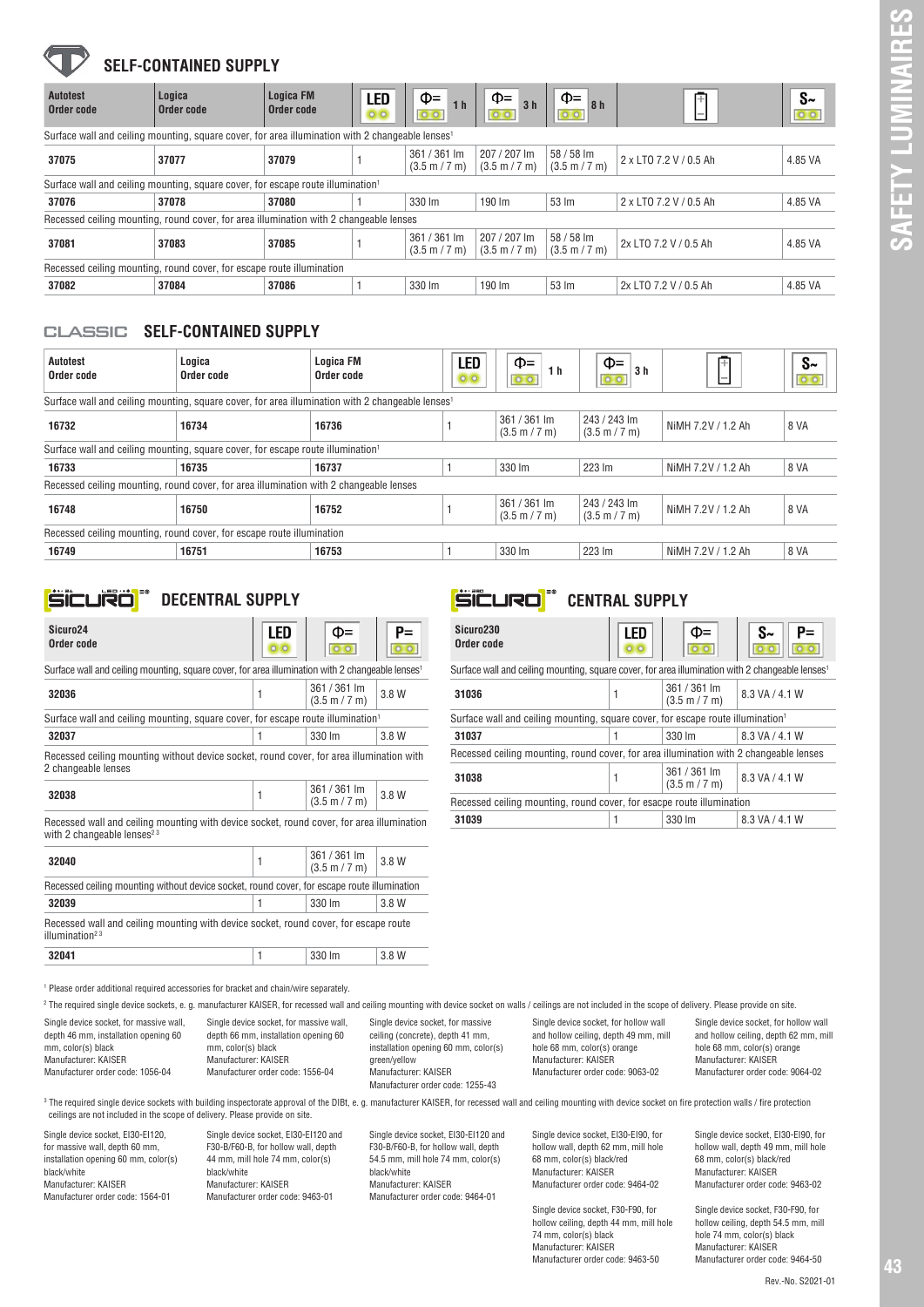

 $\overline{1}$ 

**Cutout: ø** 80 mm **Cutout: ø** 80 mm

**Recessed ceiling mounting without de- vice socket, hollow, round cover (LTO, Classic, S24 & S230)**

- 56 -<br>Tilli



**Recessed ceiling mounting without device socket, hollow, angular cover (LTO, Classic, S24 & S230)**



**Recessed wall and ceiling mounting with device socket, angular cover (S24)**